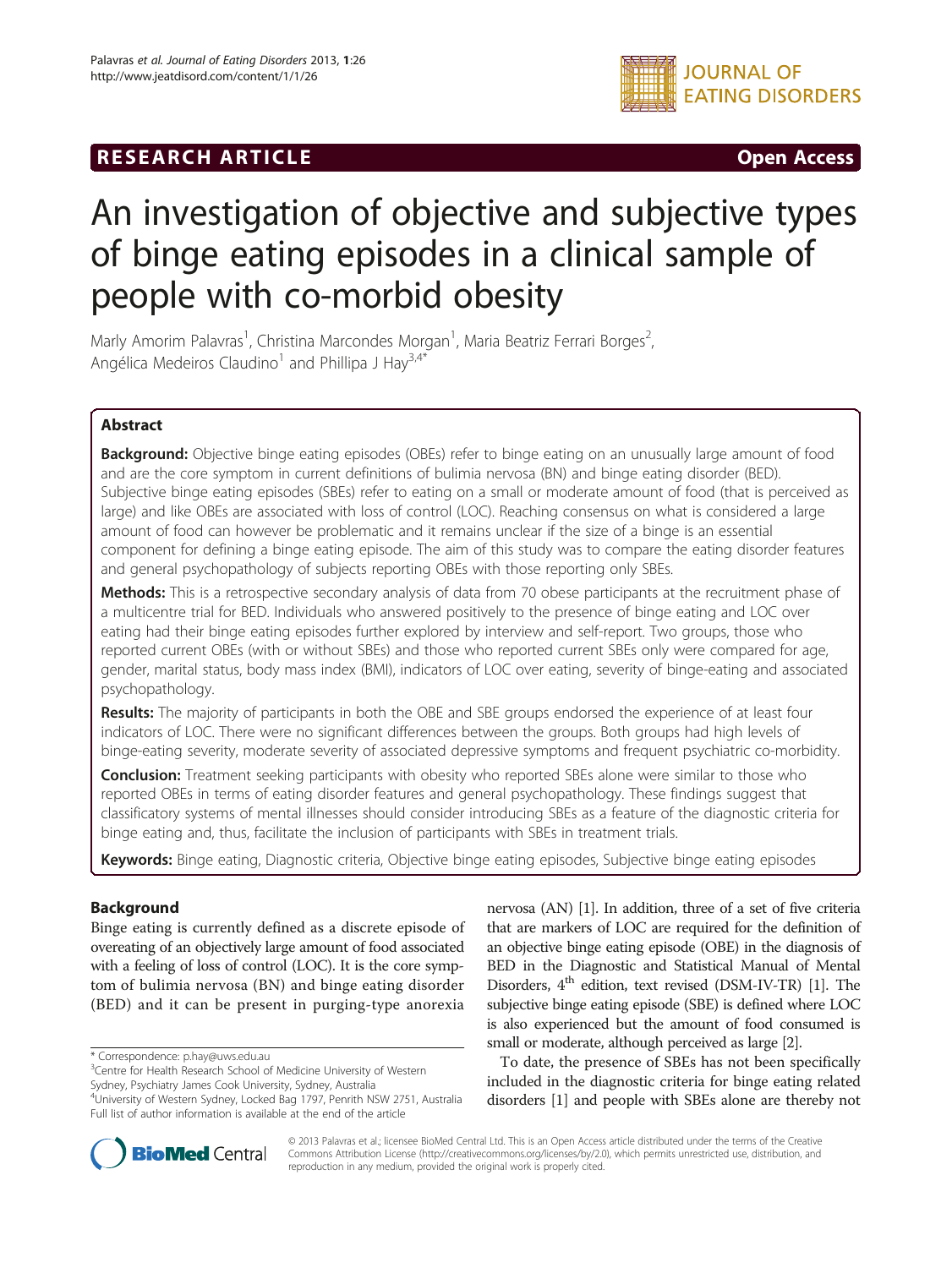included in treatment trials. However, there is ample evidence of the frequent occurrence of SBEs with or without concurrent OBEs in community samples [[3-5](#page-5-0)] and in clinical samples [[6-](#page-5-0)[10](#page-6-0)]. For example, in a recent interview-based study with female college students, 11.8% of the participants reported the presence of SBEs, 15.3% had OBEs and 13.6% described both, OBEs and SBEs [[4\]](#page-5-0). Another investigation in 339 adult women with eating disorders (ED) features recruited from the general community reported current prevalence of 58.4% for weekly SBEs and of 41.5% for weekly OBEs [[5\]](#page-5-0). One study in a clinical sample reported prevalence of 11.8% for presence of SBEs alone, 30.5% for presence of OBEs alone and 44% for both [\[6](#page-5-0)]. In addition, research in children and adolescents has replicated the results obtained in adult samples [\[11,12\]](#page-6-0): in a non-clinical sample, nineteen children (13.3%) reported episodes of LOC over eating (9 with SBE and 10 with OBE) in the previous 28 days [\[13](#page-6-0)]. Finally, data from an adolescent community sample showed that 9.3% of the subjects reported SBEs, 4.8% reported OBEs and 2.6% reported both SBEs and OBEs in the same time frame [[14\]](#page-6-0).

The definition of what is considered a large amount of food can also be problematic. A recent systematic review synthesizes the existence of a broad variation of caloric intake during a binge episode [\[15](#page-6-0)]. The lay use of the term "binge eating" does not always correspond to the clinical one and may include the ingestion of forbidden foods with excessive calories [[16](#page-6-0)], or intake of small amounts of food (for example, fewer than 500 kcal) which are perceived as large [\[17\]](#page-6-0). Seminal research found that when not prompted, the participants defined a binge only on the basis of the consumption of a large amount of food. However when asked to choose between eleven features, the preferred symptoms were extreme fullness, LOC and dysphoric mood as well as the large amount of food eaten [[3\]](#page-5-0). Some studies have also reported that individuals with BED and BN identify binge episodes more by feelings of LOC than by the amount of food eaten, although those with BN tend to report larger binge episodes [[15,18](#page-6-0)-[20](#page-6-0)]. Because of the difficulty in operationalising the concept of a "large amount", it has been proposed that LOC should be the defining feature of a binge eating episode [[4,](#page-5-0)[14](#page-6-0),[15,21](#page-6-0),[22\]](#page-6-0).

A further issue is that many studies do not support differences between people with SBEs and people with OBEs in regards to ED psychopathology such as antecedents of binge eating (e.g. boredom, cravings), compensatory behaviors (e.g. self-induced vomiting), eating patterns (e.g. food avoidance, restraint) and weight and shape concerns [\[10,23,24](#page-6-0)]. In addition, people with either OBEs or SBEs have been found to have similar levels of general psychopathology (depression, anxiety and stress), as well as functional impairment [\[4](#page-5-0)[,10,22,24](#page-6-0)-[26](#page-6-0)]. Peterson et al.

[[6\]](#page-5-0) have also reported high levels of instability in SBEs and OBEs over time.

It remains unclear if the size of a binge, or other markers of LOC, are essential components for defining a binge eating episode, with meaningful validity and clinical utility. Colles et al. (2008) investigated the LOC indicators in two groups of bariatric surgery candidates - those with full BED and those with "Subjective LOC". They found fewer participants in the second group endorsed the item "eating alone", and this item was also the least frequently endorsed criteria in the subjective LOC group [\[25\]](#page-6-0). Very recent research examined the predictive power of these indicators for the diagnosis of BED. The best positive predictive power of the five items was found for "eating alone" (PPP  $= 0.80$ ) and "feeling disgusted, guilty or depressed after binge eating" had the best negative predictive power (NPP =  $0.93$ ). These two items had the best sensitivity and specificity respectively [\[27](#page-6-0)].

The aim of this study was thus to examine whether participants with overeating and co-morbid obesity reporting SBEs alone or OBEs (with or without SBEs) differ in terms of sociodemographics and clinical characteristics including BMI, severity of binge eating, presence of markers of LOC and associated general psychopathology. Our specific hypothesis was that there would be no difference in the endorsement of diagnostic criteria for markers of LOC.

# **Methods**

#### Design and participants

This is a retrospective secondary analysis of data collected at the screening phase (first visit to the site) of a clinical trial testing a pharmacological treatment for BED at the Eating Disorders Program (PROATA) of the Federal University of São Paulo, Brazil. This trial was approved by the human ethics committee of the university.

The sample selected for the present study was not determined by whether the participants were selected for the pharmacological trial (original study) or not. For this study, the inclusion criteria were: adults (between 18 and 60 years) of both genders, obese (body mass index [BMI]: weight [kg]/height  $[m^2] \ge 30$  kg/m<sup>2</sup>) and reporting recurrent episodes of binge eating. For the interest of this study, we selected participants that answered positively to an initial screening containing three questions about: a) eating a large amount of food, b) eating an amount larger than most people would eat considering the circumstances and c) describing a sense of LOC during the episode. As the Structured Clinical Interview for DSM-IV Axis I Disorders-Patient Edition (SCID-I/P) was used as a study measure in the original trial, two items were also considered for the inclusion of participants in this study: the first question of the BN module that investigates the presence of binge eating, where only item A2 – LOC – was needed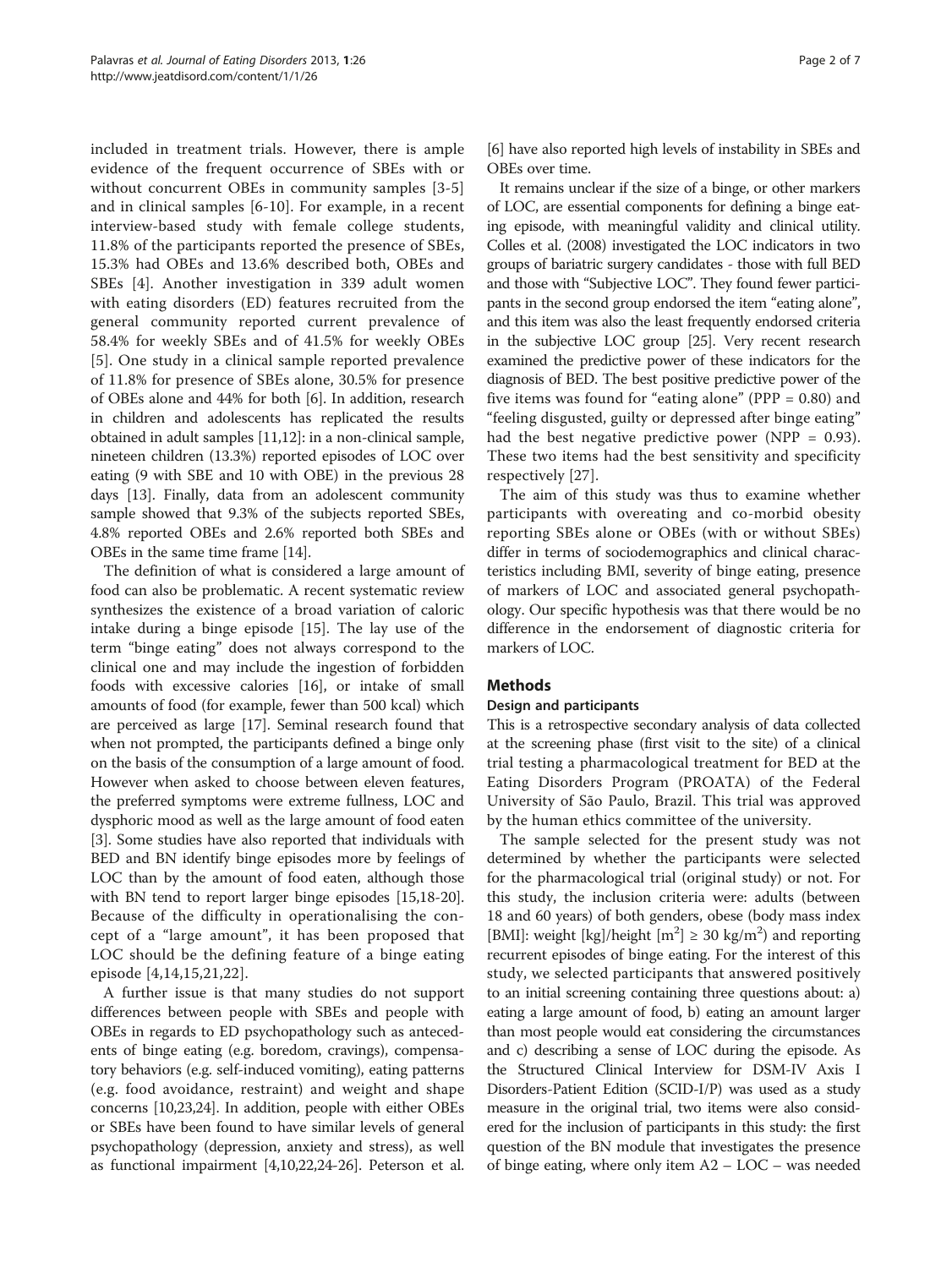to score positively), and item D of the BED module (also scoring positively either with a threshold or subthreshold score). Thus, the sample considered for this study could include volunteers who did not meet full inclusion criteria for the original trial (see details in Claudino et al.) [\[28\]](#page-6-0). For instance, participants could be included if they reported recurrent LOC over eating associated with eating large amounts of food (OBE) or not (SBE) and with frequency/duration meeting DSM-IV criteria (twice a week for six months – criteria for BED) or lower (at least once a week for six months). For this study the exclusionary criteria were being illiterate, not being able to give accurate responses to questionnaires, a concurrent severe psychiatric illness (e.g. psychosis) or meeting DSM-IV-TR criteria for AN or BN.

#### Procedures

During the screening phase of the trial, participants underwent measurement of height and weight as well as interviews and questionnaires that evaluated eating behaviors, symptoms of depression and psychiatric morbidity, after signing written informed consent.

Participants who reported recurrent binge eating episodes at the initial screening and at the SCID-I/P were invited to participate in a further investigation (optional) in which a structured interview developed by the authors (CMM & MBFB) was used. This was composed of questions designed to determine the size of their typical binge eating episode [\(Appendix](#page-5-0)). A detailed description of a recent typical episode of binge eating and information about context, size and the duration of the episode was required. If the episode did not involve an objective large amount of food, participants were asked about a second episode of a larger amount of food. All the participants' binge eating reports were evaluated separately by two researchers (MAP and CMM) with experience in ED diagnosis and treatment. These assessors were instructed to assess the binge episodes according to the DSM-IV-TR [[1](#page-5-0)] criteria for OBE and the EDE [\[2](#page-5-0)] definitions of OBE and SBE. This included the discrimination between SBEs and OBEs based on the amount eaten (large for OBE and small or moderate for SBE) plus the sense of LOC. If the two researchers disagreed in the evaluation of a report, a discussion was proposed for a consensus, and if the disagreement remained, a third specialist (AMC) was consulted.

Eighty seven people who reported recurrent binge eating in the screening phase in our site completed this additional questionnaire where a more detailed description of the binges was asked. From these participants, 17 were excluded from this sample for the following reasons: 12 (13.8%) could not give accurate and reliable descriptions of binges, 1 (1.1%) had incomplete data at SCID-I/P and 4 (4.6%) did not meet criteria for sense of LOC over eating (negative answer to item A2 of BN module) and/or

periodicity (negative answer to item D of BED module) in the SCID-I/P. The seventy remaining (80.4%) were included in this study.

#### Assessment instruments Weight status

Weight and height were assessed by a calibrated balance beam scales and stadiometers.

# Descriptive questionnaire for Binge Eating Episodes

This interview aimed at collecting a more detailed description of typical episodes of binge eating for the individual. It consists of a first question investigating the date, the occasion (routine or special situation), the hour, the place, with whom and a detailed description of a typical binge eating episode. If this first description did not include an OBE, a second question asked about any other binge eating episode larger than the first one with the same topics mentioned above.

# Structured Clinical Interview for DSM-IV Axis I Disorders-Patient Edition (SCID-I/P)

This reliable and valid structured interview for psychiatric diagnoses according to the DSM-IV was employed for the BED diagnoses and evaluation of the presence of recurrent episodes of eating a large amount of food when feeling out of control over eating [\[29](#page-6-0)].

# Mini-International Neuropsychiatric Interview (MINI Plus)

This short, well-validated structured diagnostic interview was used for evaluation of associated psychiatric morbidities [\[30](#page-6-0)]. The MINI Plus does not evaluate BED (only AN and BN).

# Binge Eating Scale

The Binge Eating Scale (BES) is a widely used 16-item self-report measure which evaluates the binge eating episodes severity. A score of 0–17 was considered "absent"; 18–26 "moderate"; and ≥ 27 "severe" [\[31,32\]](#page-6-0).

# Beck Depression Inventory

The Beck Depression Inventory (BDI) is a well-validated 21-item self report inventory used for measuring the severity of depressive symptoms. A score of 0–9 was considered "normal"; 10–18 "mild to moderate"; 19–29 "moderate to severe"; and 30–63 "severe" [[33](#page-6-0)].

#### Statistical analysis

Descriptive data are reported as mean (SD) for continuous data and n (%) for categorical data. T-tests were performed for continuous data and Chi-Square tests and Fisher Exact test respectively for categorical data. Differences between groups were considered significant when p values were < .05.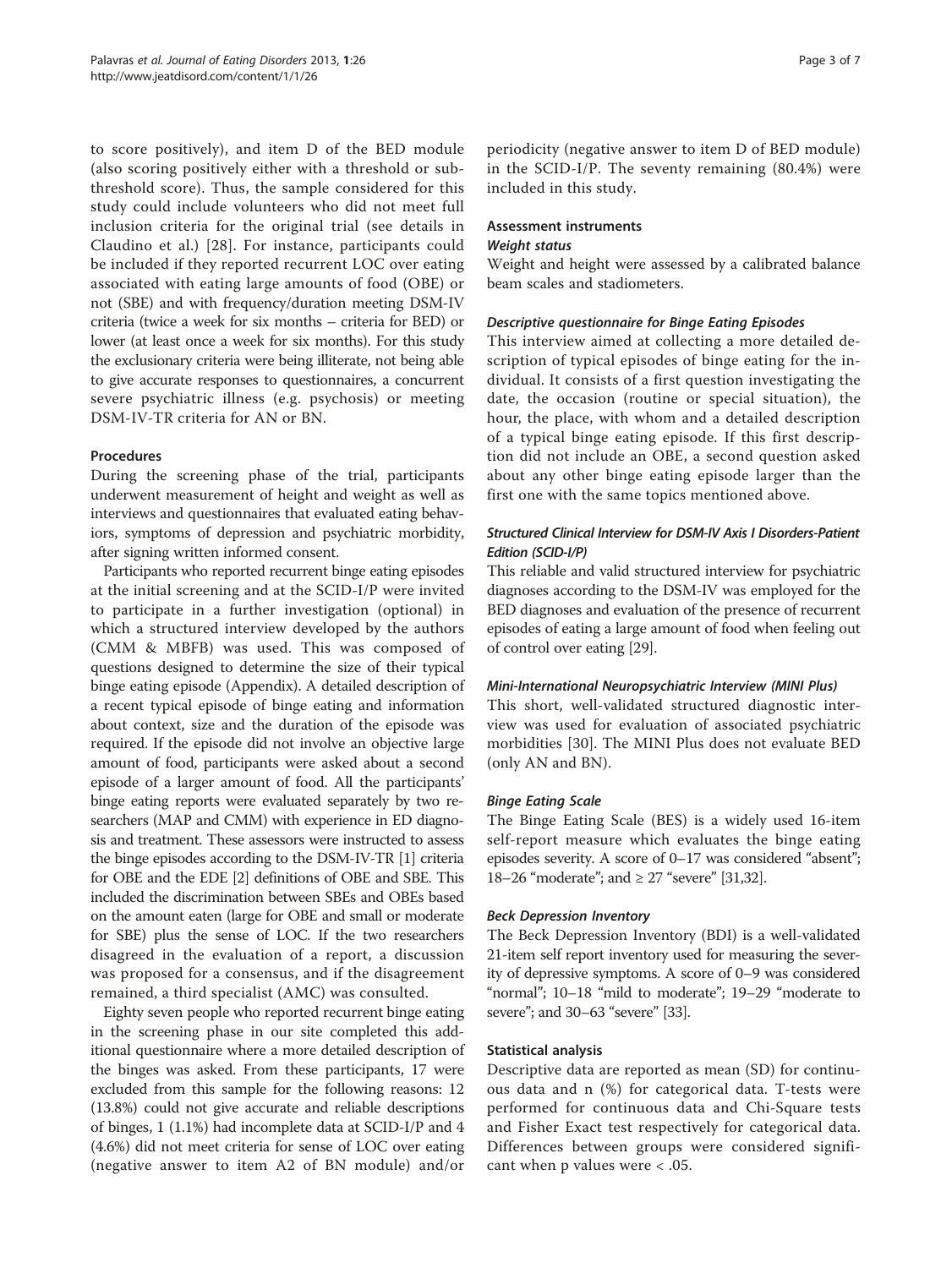#### Results

Participants were categorized in two groups: those who described a typical binge eating episode that involved an actual large amount of food (OBE group,  $n = 56$ ), and those who described the typical binge eating episode as a binge that involved an amount of food perceived as large by the subject - but not considered large by the examiners - and who denied ever having experienced larger episodes (SBE group, n = 14).

The final sample was composed of 70 adults with mean age (SD) of 36.9 years (11.05) and mean (SD) BMI of 37.20  $(3.86)$  kg/m<sup>2</sup>. There were no significant differences between groups for age, sex, race and marital status (Table 1).

As shown in Table [2](#page-4-0), SBE and OBE groups did not differ in terms of severity of binge eating behavior (BES scores), severity of depressive symptomatology (BDI scores), presence of associated psychiatric morbidities and degree of obesity. The two groups presented similar results in the BES, with a mean score higher than 27 points, which indicates a high severity of binge eating behavior and related feelings and attitudes. Similarly, scores on the BDI for both groups indicated moderate severity of associated depressive symptomatology. The results obtained with the comparison using the interview MINI-Plus showed a higher percentage of the OBEs participants reporting at least one psychiatric comorbidity compared to SBEs participants, but the difference was not significant. The majority of the participants in both groups endorsed the experience of at least four indicators of LOC over eating (DSM-IV-TR criterion B for BED) evaluated with the SCID-I/P. On the "Eating Alone" item, a smaller percentage of SBEs individuals confirmed eating alone, although this difference did not reach statistical significance.

#### **Discussion**

The current study investigated, in a clinical sample, the potential differences between people with obesity and

Table 1 Sociodemographic characteristics of the Objective Binge Eating Episode (OBE) and Subjective Binge Eating Episode (SBE) groups

|                            | <b>Total</b><br>n =70 | (80%)                     | OBE $n = 56$ SBE $n = 14$<br>(20%) | p (OBE vs SBE)     |
|----------------------------|-----------------------|---------------------------|------------------------------------|--------------------|
| Age/years                  |                       |                           |                                    |                    |
| Mean (SD)                  |                       | 36.9 (11.05) 36.3 (10.90) | 39.5 (11.67)                       | 0.326 <sup>c</sup> |
| Sex                        |                       |                           |                                    |                    |
| n (% female)               | 66 (94.3)             | 53 (95)                   | 13 (93)                            | 1.000 <sup>d</sup> |
| Race                       |                       |                           |                                    |                    |
| n (% white) $a^d$          | 44 (66.7)             | 38 (72)                   | 06(46)                             | 0.105 <sup>d</sup> |
| Marital Status             |                       |                           |                                    |                    |
| n (% married) <sup>b</sup> | 34 (49.3)             | 29 (55)                   | 05(42)                             | $0.414^e$          |

<sup>a</sup>For race: OBE (n = 53); SBE(n = 13); <sup>b</sup>For marital status: OBE(n = 53); SBE(n = 12); <sup>c</sup>t-Test; <sup>d</sup>Fisher Exact Test; <sup>e</sup>Chi-square Test.

SBEs (only) or OBEs (with or without SBEs) in terms of sociodemographics and clinical profile, including eating disorder and general psychopathology. The results indicated a strong similarity between both groups in all variables. Both groups showed a high severity of binge eating, similar endorsement of the DSM-IV-TR indicators of LOC over eating, one of the diagnostic features of BED (criterion B), moderate levels of depressive symptomatology and high levels of co-morbidity. Our findings support results from previous studies which suggest that individuals that engage only in SBEs do show an eating disturbance that is associated with eating-related and general psychopathology [[4,](#page-5-0)[14](#page-6-0),[24-26,34](#page-6-0)].

This study supports research reports of participants with bulimic-type ED [[5\]](#page-5-0) and of bariatric surgery patients with and without BED [[25](#page-6-0)] that have also found similar sociodemographic profiles for people with OBEs people with SBEs. In addition, Keel et al. (2001) found few differences between an OBE group and a SBE group, both with BN; however the OBE group was older [[34](#page-6-0)].

Interestingly, our BMI findings support a similar impact of both OBEs and SBEs on body weight, as both groups showed mean weights in the moderate severity level of obesity. In a BN study, there were no differences between the type of binge and the BMI measures [\[10](#page-6-0)]. Different findings were found in another study with participants with bulimic-type ED, in which the OBE group had a higher weight than SBE group [[5\]](#page-5-0). A study with bariatric surgery candidates showed a higher mean BMI in the OBE group compared to the SBE group, which was also higher than the non binge-eating group; however the authors found that despite the absence of large amounts of food eaten, individuals with SBEs were at risk of obesity and weight gain, although the mechanism was not clear [[25\]](#page-6-0).

In relation to the psychopathological profile of our sample, both groups showed clinically significant severity of binge eating and depressive symptoms, as indicated by BES and BDI scores in the high and moderate ranges, respectively. In addition, our results showed no statistical difference in percentage of at least one co-morbid DSM-IV-TR psychiatric diagnosis (based on MINI-Plus interview). However, over two thirds (71%) of participants in the OBE group had at least one associated psychiatric diagnosis, compared to half of the SBE group. Latner et al. (2007), in a study with participants with bulimic type ED, found similar results for both, the SBE and the OBE groups in terms of general psychopathology including depression, stress and anxiety measured by DASS (Depression Anxiety Stress Scale) and reported that "… both episode types significantly and independently predicted global eating disorder psychopathology" (page 2208). In addition, these authors also commented that SBEs may also be considered a marker of psychopathology [\[24](#page-6-0)]. Similar results have been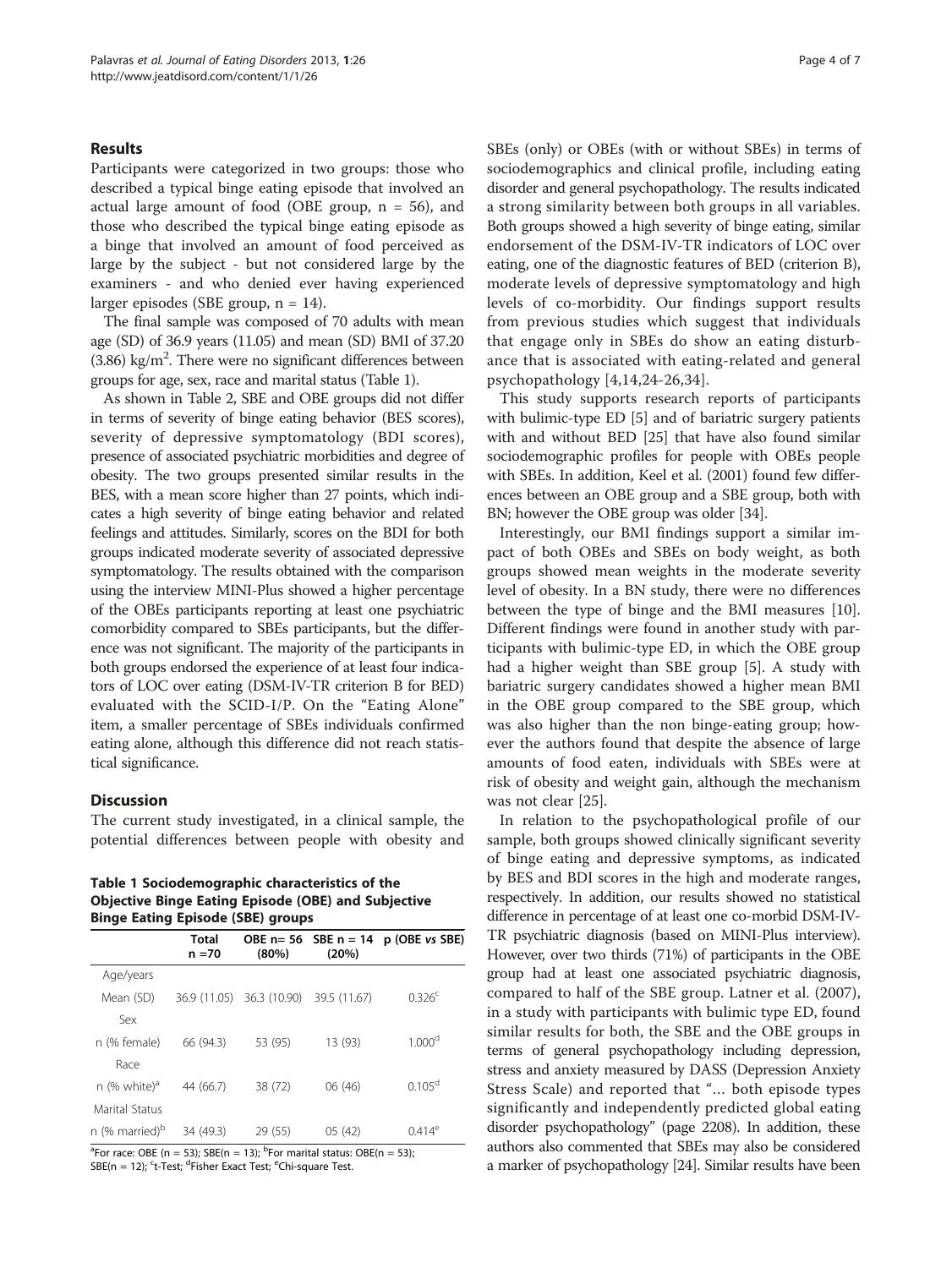|                                                                                               | SBE $(n = 14)$<br>Mean (SD) | $OBE (n = 56)$<br>Mean (SD) | p                    |
|-----------------------------------------------------------------------------------------------|-----------------------------|-----------------------------|----------------------|
|                                                                                               |                             |                             |                      |
| Binge Eating Scale                                                                            | 30.21 (6.72)                | 31.32 (7.47)                | $0.615^{h}$          |
| Beck Depression Inventory <sup>a</sup>                                                        | 20.00 (7.98)                | 21.57 (10.30)               | 0.621 <sup>h</sup>   |
| Body Mass Index (kg/m <sup>2</sup> )                                                          | 37.81 (4.48)                | 37.05 (3.72)                | $0.512^{h}$          |
|                                                                                               | n(%)                        | n(%)                        |                      |
| Mini International Neuropsychiatric Interview-Plus <sup>b</sup> (with at least one morbidity) | 6(50)                       | 35(71)                      | $0.183$ <sup>i</sup> |
| Presence of markers of loss of control                                                        |                             |                             |                      |
| according to Structured Clinical Interview for DSM-IV, Axis I, Patient edition                |                             |                             |                      |
| Rapid eating <sup>c</sup>                                                                     | 11 (84.6)                   | 48 (88.9)                   | $0.647$ <sup>i</sup> |
| Eating until uncomfortably full <sup>d</sup>                                                  | 14 (100)                    | 49 (90.7)                   | $0.575$ <sup>i</sup> |
| Eating when not hungry <sup>e</sup>                                                           | 14 (100)                    | 51 (98.1)                   | 1.000 <sup>i</sup>   |
| Eating alone <sup>t</sup>                                                                     | 6(42.9)                     | 37 (68.5)                   | 0.076                |
| Feeling guilty <sup>9</sup>                                                                   | 14 (100)                    | 48 (90.6)                   | 0.576                |
|                                                                                               |                             |                             |                      |

<span id="page-4-0"></span>

|              | Table 2 Comparative clinical features of the Objective Binge Eating Episode (OBE) and Subjective Binge Eating Episode |  |  |
|--------------|-----------------------------------------------------------------------------------------------------------------------|--|--|
| (SBE) groups |                                                                                                                       |  |  |

<sup>a</sup>BDI: SBE (n = 12); <sup>b</sup>MINI-Plus: OBE(n = 49); SBE(n = 12); ʿRapid eating: OBE(n = 54); SBE(n = 13); <sup>d</sup>Eating until uncomfortably full: OBE(n = 54); <sup>e</sup>Eating when not hungry: OBE(n = 52); <sup>f</sup>Eating alone: OBE(n = 54); <sup>g</sup>Feeling guilty: OBE(n = 53); <sup>h</sup>t-Test; <sup>i</sup>Fisher Exact Test; <sup>j</sup>Chi-square Test.

found in several other studies [\[4,9,](#page-5-0)[10,25,34\]](#page-6-0). In contrast, OBEs, but not SBEs, have been associated with impulsiveness in women with bulimic-type ED [\[34\]](#page-6-0).

Our findings do not support differences between the groups in endorsement of the five diagnostic indicators of LOC over eating (criterion B for BED) of DSM IV-TR and are consistent with those of another study [[25\]](#page-6-0). The majority of participants in both groups answered positively to the features that indicate LOC over eating during a binge. Thus these indicators appear to be both common and independent of size of eating episode. There was however a statistical trend for the OBE group to be more likely to endorse 'eating alone' than those in the SBE. This finding needs further investigation in a larger sample.

At this stage, little is known with regard to how much the treatments applied to those suffering of OBEs (BN and BED) can be recommended and efficacious for those with only SBEs. One study of CBT resulted in remission of OBEs but only reduced SBEs [[35\]](#page-6-0). SBEs may not respond to early treatment, possibly due to the increased presence of cognitive distortion [\[9,](#page-5-0)[36](#page-6-0)]. Two new trials reinforced the importance of the treatment for SBE group with a focus more on cognitive distortions and negative affect than on the over-eating issues [\[37,38](#page-6-0)]. The specific management of SBEs as compared to OBEs requires more research.

The main limitations of the current study are its retrospective cross-sectional design and the low numbers of the SBE group (and thus unbalanced group sizes), which may have restricted the power to detect differences between groups. However, notwithstanding the lack of significance, no clinically relevant differences between groups were identified. Another limitation of the study is that the report of

binge eating size was based on interview questions designed to ensure OBEs were present as eligibility criteria for a randomized controlled trial. Also, the OBE group could include participants with SBEs, thus comparisons in this study are not based on a sample of people with "pure" OBEs versus a group with "pure" SBEs. This may have overestimated the pathology of the SBE group and underestimated the pathology of the OBE. Further limitations are the under-representation of men, the use of self-report instruments to evaluate the severity of the compulsive eating and depressive symptomatology, and that missing data may lead to heterogeneous comparisons. The use of instruments which allow a better exploration of the eating patterns, as the Eating Disorder Examination [[2\]](#page-5-0) would have been preferable. It is important to acknowledge the preliminary nature of this study and its limitations, especially the small sample size. Thus conclusions should be regarded as tentative. Finally, although written prior to the revision of the DSM-5 [\[39](#page-6-0)] the findings remain relevant as the DSM-5 criteria have not changed in regards to the non-inclusion of SBEs and the five diagnostic indicators of LOC in BED are retained.

# Conclusion

The current diagnostic systems for classification of ED should consider including SBEs for diagnosing individuals with BED. This inclusion might possibly reduce the number of individuals diagnosed with an Eating Disorders Not Otherwise Specified (EDNOS) or not receiving an ED diagnosis and allow for an increased number of such individuals being included in treatment trials. The definition of the binge episode could be further improved by strengthening the importance of the sense of LOC and mentioning the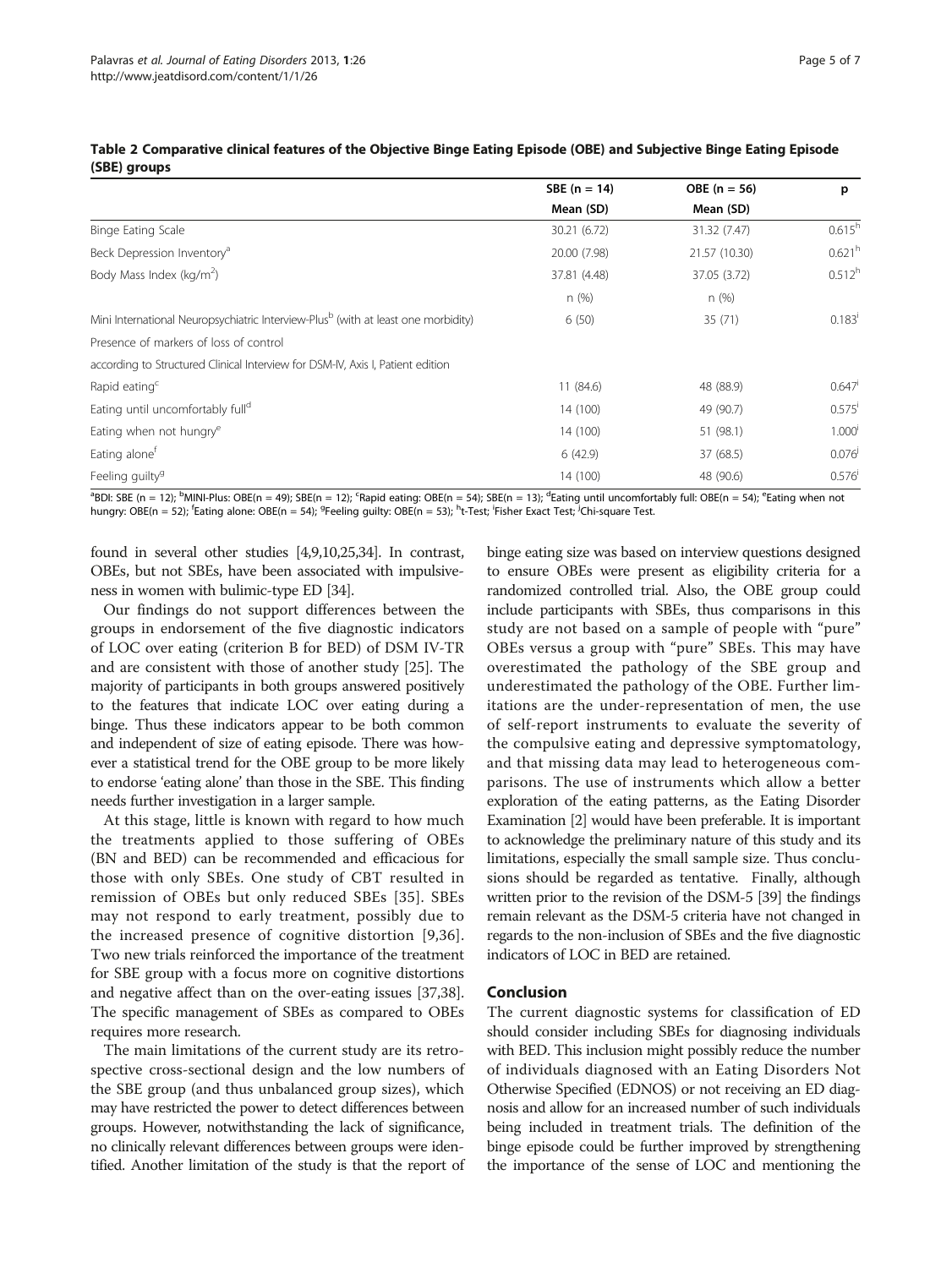<span id="page-5-0"></span>"perception" of eating a large amount of food, irrespective of whether the amount of food eaten is really large. Finally, our findings highlight the need for clinicians to assess the presence of SBE and its clinical impact.

# Appendix

#### Descriptive Questionnaire for Binge Eating Episodes

Christina Marcondes Morgan and Maria Beatriz Ferrari Borges

Disclaimer: This has been translated from Portuguese and is not intended for use in this form but intended for the information of readers.

Now I would like to ask you some questions about these episodes in which you feel you lose control and eat large amounts of food, these are called binge eating episodes.

1) Please, try to remember the latest typical episode when you felt a sense of loss of control and ate an amount of food that most people would consider excessive.

- a) When did it happen (date)?
- …………………………………………………………………..
- b) Was it a special occasion or a routine day?
- c) If a routine day: Any important event?
- ……………………………………………… d) If a special occasion: Which one?
- 
- e) What time was it? ……………………… Where were you? …………………………
- f) Who were you with?

e) Now, I would like you describe to me all you ate during this episode, including drinks and desserts. (Record everything that the participant says, without interrupting. Then, read aloud the food list and ask if any item is missing. Verify if the participant included drinks and desserts. Finally, go back to each item and ask about its preparation and the amount eaten. Ask the participant to use the food models offered by the interviewer (book) to define the amount. If the participant reports he/ she spent the "whole day eating, ask him/her to define the period when the loss of control was more relevant.

2) (If the description of the episode provided does not include an objectively large amount of food). Are there other episodes when you eat an amount of food that is larger than then the previously described? ( ) Yes ( ) No Please, describe one of these episodes.

- a) When did it happen (date)?
- ……………………………………………………………
- b) Was it a special occasion or a routine day?
- c) If a routine day: Any important event on that day? ………………………………………..
- d) If a special occasion: Which one? ………………………………………..

- e) What time was it? ……………………… Where were you? ……………………………….
- f) Who were you with?

e) Now, I would like you to describe to me everything that you ate during this episode, including drinks and desserts. (Follow the guidelines of the previous description).

#### Abbreviations

AN: Anorexia Nervosa; BDI: Beck Depression Inventory; BED: Binge Eating Disorder; BES: Binge Eating Scale; BMI: Body Mass Index; BN: Bulimia Nervosa; CBT: Cognitive Behavioral Therapy; DASS: Depression Anxiety Stress Scale; DSM-IV-TR: Diagnostic and Statistical Manual of Mental Disorders Fourth Edition-Text Revised; ED: Eating Disorder(s); EDNOS: Eating Disorder Not Otherwise Specified; ICD: International Classification of Diseases; LOC: Loss of Control; MINI Plus: Mini-International Neuropsychiatric Interview; OBE: Objective Binge Eating; SBE: Subjective Binge Eating; SCID I/ P: Structured Clinical Interview for DSM-IV Axis I Disorders-Patient Edition.

#### Competing interests

AMC and PH are members of the World Health Organization Working Group on Feeding and Eating Disorders for the Revision of ICD-10 Mental and Behavioral Disorders and this paper represents personal views of the authors.

#### Authors' contributions

MP, CM, MB, AC were responsible for participant recruitment and assessment. MP carried out the statistical analyses. MP, AC and PH conceived of the study, and participated in its design and coordination and helped to draft the manuscript. All authors read and approved the final manuscript.

#### Acknowledgements

None.

#### Author details

1 Programa de Atenção aos Transtornos Alimentares (PROATA), Department of Psychiatry, Universidade Federal de São Paulo (UNIFESP), São Paulo, SP, Brazil. <sup>2</sup> Sociedade Brasileira de Psicologia Analítica, São Paulo, SP, Brazil.<br><sup>3</sup> Contre for Hoalth Besearch School of Medicine University of Western. <sup>3</sup> Centre for Health Research School of Medicine University of Western Sydney, Psychiatry James Cook University, Sydney, Australia. <sup>4</sup>University of Western Sydney, Locked Bag 1797, Penrith NSW 2751, Australia.

Received: 8 January 2013 Accepted: 31 May 2013 Published: 8 August 2013

#### References

- 1. American Psychiatric Association APA: Diagnostic and statistical manual of mental disorders. 4th edition. Washington D.C: American Psychiatric Association; 2000.
- 2. Fairburn CG, Cooper Z: The Eating Disorder Examination. In Binge Eating: nature, assessment and treatment. Edited by Fairburn CG, Wilson GT. New York: Guilford Press; 1993:317–360.
- 3. Beglin SJ, Fairburn CG: What is meant by the term "binge"? Am J Psychiatry 1992, 149(1):123–124.
- 4. Jenkins PE, Conley CS, Hoste RR, Meyer C, Blissett JM: Perception of control during episodes of eating: relationships with quality of life and eating psychopathology. Int J Eat Disord 2012, 45(1):115–119.
- 5. Mond JM, Latner JD, Hay PH, Owen C, Rodgers B: Objective and subjective bulimic episodes in the classification of bulimic-type eating disorders: another nail in the coffin of a problematic distinction. Behav Res Ther 2010, 48(7):661–669.
- 6. Peterson CB, Swanson SA, Crow SJ, Mitchell JE, Agras WS, Halmi KA, Crosby RD, Wonderlich SA, Berg KC: Longitudinal Stability of binge-eating type in eating disorders. Int J Eat Disord 2012, 45(5):664-669.
- 7. Goossens L, Braet C, Decaluwé V: Loss of control over eating in obese youngsters. Behav Res Ther 2007, 45(1):1-9.
- 8. Kerzhnerman I, Lowe MR: Correlates of subjective and objective binge eating in binge-purge syndromes. Int J Eat Disord 2002, 31(2):220-228.
- 9. Niego SH, Pratt EM, Agras WS: Subjective or objective binge: is the distinction valid? Int J Eat Disord 1997, 22(3):291-298.